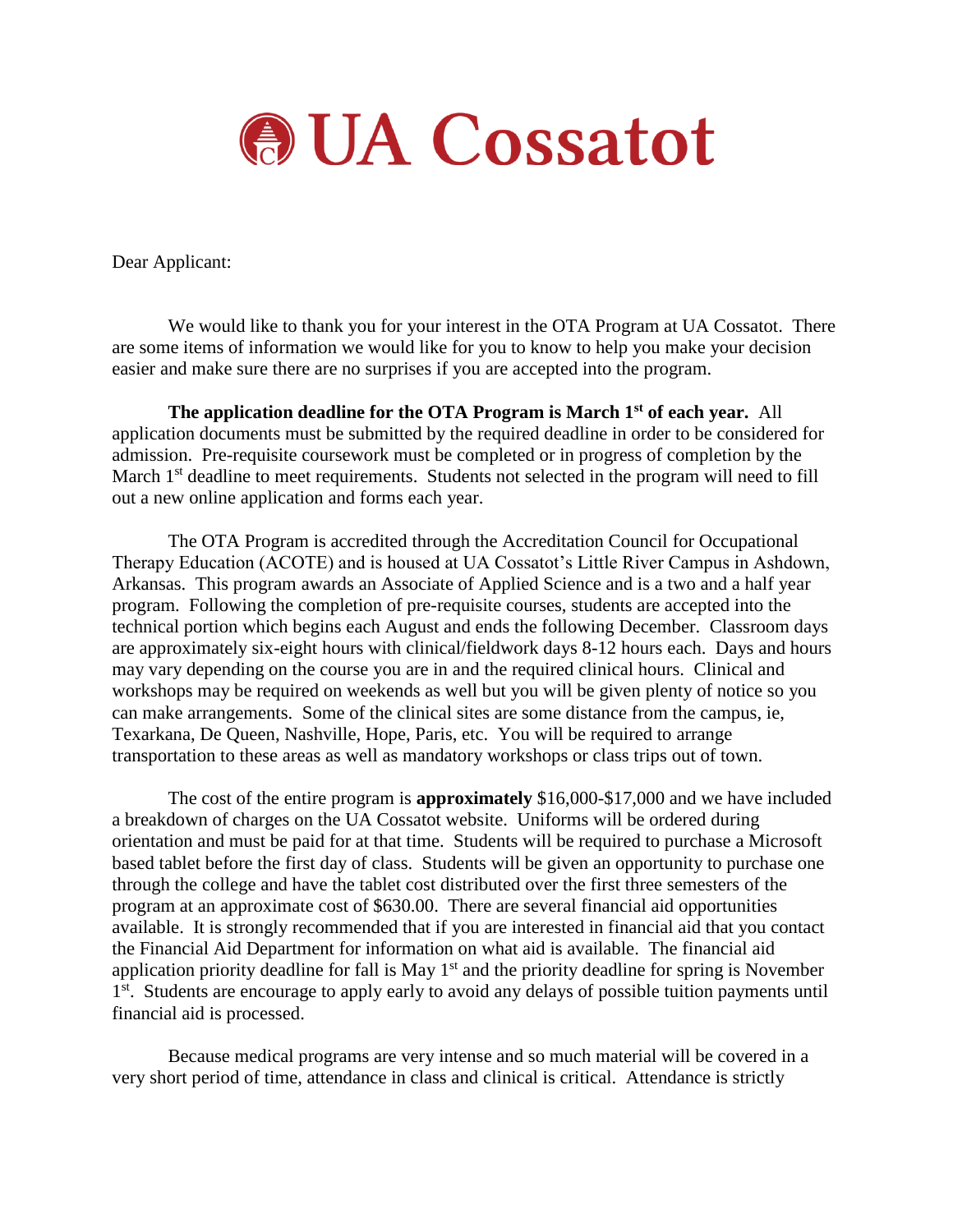monitored and excessive absences and tardies will impact the ability to progress in the program. Students must maintain a 76% in both theory and clinical to progress through the program.

You will be required to submit a criminal background check prior to admission (\$50- \$75). If accepted into the program, your admission will remain "conditional" until your background check has cleared. Throughout the program there will be random drug screens for all students. Upon completion of the program, the Arkansas State Medical Board also requires each candidate to submit a State and Federal criminal background check which will be included in the state licensure application fee. The background check submitted for admission to UA Cossatot will not be accepted by the Arkansas State Medical Board. Any student who has ever been convicted of a crime may not be eligible for OTA licensure in Arkansas and/or certification by the National Board for Certification in Occupational Therapy. If this applies, more information is available on each of the credentialing body's websites. This program also requires the submission of evidence of immunizations prior to admission and throughout the program.

Each student must meet UA Cossatot's ACT and/or Compass catalog admission requirements and have completed or are currently enrolled in all pre-requisite courses, as well as any developmental courses, needed prior to the application deadline (see academic catalog for admission and pre-requisite course requirements). Any student who is chosen as an alternate must have also completed the above courses in case a student withdraws before the beginning of the program.

Any student, initially chosen or an alternate, who has not completed the courses will not be admitted into the program. The OTA Program at UA Cossatot has the **capability** of accepting 15 students and 3 alternates. However, UA Cossatot reserves the right to accept only those applicants who have met all requirements. The selection process will be based on following criteria and students are ranked from top to bottom.

- Pre-requisites (academic core) GPA
- TEAS VI scores
- Recommendations
- Video Observations
- Interview

We wish you well in the upcoming semesters. If you have any questions, please call the Division of Medical Education at (870) 584-1154 or (800) 844-4471 x1154 or the OTA Program offices at (870) 584-1496.

Sincerely,

OTA Program Faculty and Staff